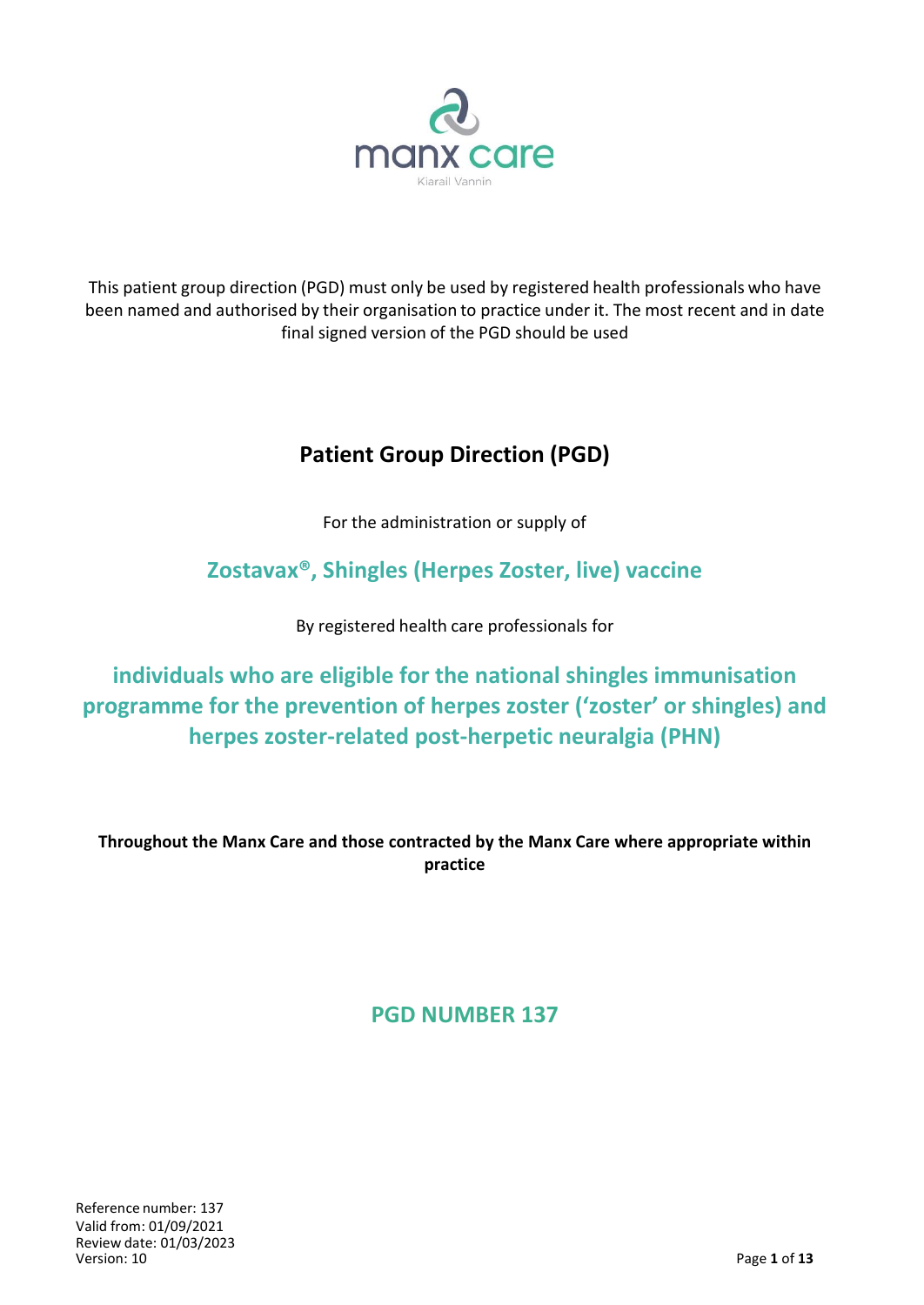# **1. Change History**

| <b>Version</b>  | <b>Change Details</b>                                                          | <b>Date</b> |
|-----------------|--------------------------------------------------------------------------------|-------------|
| number          |                                                                                |             |
| Final - revised | New PHE PGD                                                                    | Valid from  |
| 27 Aug 2013     |                                                                                | 1 Sept 2013 |
| $V$ 02.00       | See earlier version of this PGD for change details                             | 04/06/2015  |
| $V$ 03.00       | See earlier version of this PGD for change details                             | 16/11/2015  |
| V 04.00         | See earlier version of this PGD for change details                             | 03/02/2016  |
| $V$ 05.00       | See earlier version of this PGD for change details                             | 02/08/2016  |
| $V$ 06.00       | See earlier version of this PGD for change details                             | 07/04/2017  |
| $V$ 07.00       | See earlier version of this PGD for change details                             | 12/07/2017  |
| $V$ 08.00       | PHE Shingles PGD amended to:                                                   | 31/01/2019  |
|                 | include additional healthcare practitioners in Section 3<br>$\bullet$          |             |
|                 | refer to PHE Vaccine Incident Guidance in the off-label and<br>$\bullet$       |             |
|                 | storage sections                                                               |             |
|                 | move the exclusion following natural infection to the cautions<br>$\bullet$    |             |
|                 | section and refer to the 'Shingles vaccination: Guidance for                   |             |
|                 | healthcare professionals'                                                      |             |
|                 | include additional information in relation to the possible future<br>$\bullet$ |             |
|                 | availability of inactivated shingles vaccine                                   |             |
|                 | update off-label status section<br>$\bullet$                                   |             |
|                 | include minor rewording, layout and formatting changes for<br>$\bullet$        |             |
|                 | clarity and consistency with other PHE PGD templates                           |             |
| $V$ 09.00       | PHE Shingles PGD amended to:                                                   | 18/02/2021  |
|                 | reword inclusion criteria to remove catch-up cohort and define<br>$\bullet$    |             |
|                 | eligibility at 70 years and retention of eligibility until individuals         |             |
|                 | 80th birthday                                                                  |             |
|                 | identify examples of biological therapy that are                               |             |
|                 | immunosuppressive monocloncal antibodies                                       |             |
|                 | include minor rewording, layout and formatting changes for                     |             |
|                 | clarity and consistency with other PHE PGD templates                           |             |
| $V$ 10.00       | PHE Shingles PGD amended to:                                                   | 22/08/2021  |
|                 | rename as the Zostavax PGD and replace 'shingles (herpes                       |             |
|                 | zoster, live) vaccine' with 'Zostavax®'                                        |             |
|                 | reflect recommendations in the revised Green Book Chapter 28a<br>٠             |             |
|                 | and changes to the national shingles programme following the                   |             |
|                 | introduction of Shingrix® vaccine (see PHE Shingrix PGD) with                  |             |
|                 | amendment to the criteria for exclusion, cautions, actions if                  |             |
|                 | excluded, drug interaction and additional information sections                 |             |
|                 | include minor rewording, layout and formatting changes for                     |             |
|                 | clarity and consistency with other PHE PGD templates and the                   |             |
|                 | Green Book Chapter 28a                                                         |             |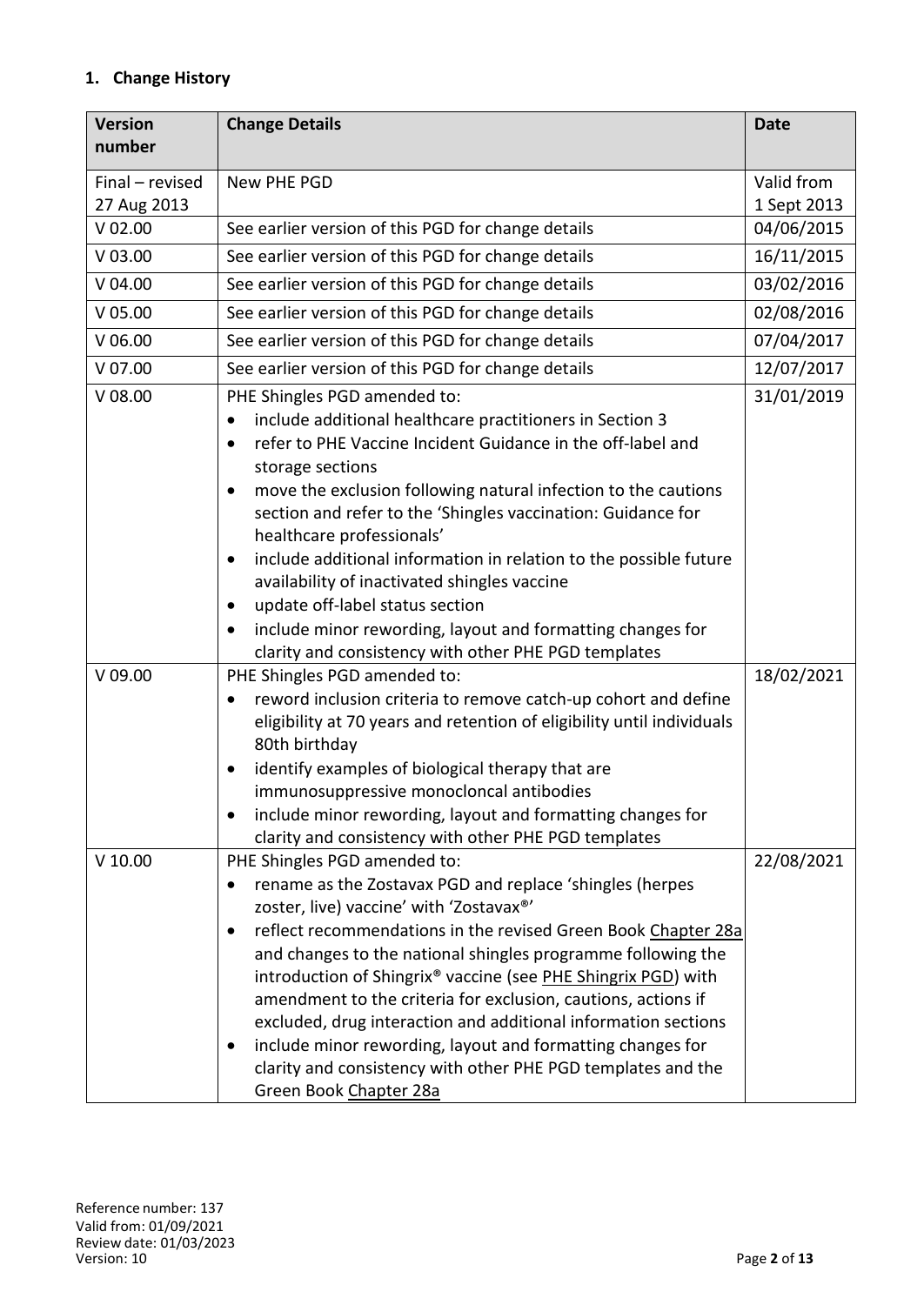# **2. Medicines practice guideline 2:** *Patient group directions*

Refer to the relevant sections of NICE medicines practice guideline 2: *Patient group directions* as stated in the blank template notes. For further information about PGD signatories, see the NHS and Manx Care PGD website FAQs

#### **3. PGD development**

Refer to the NICE PGD competency framework for people developing PGDs

| Job Title & organisation           | <b>Name</b> | Signature | <b>Date</b> |
|------------------------------------|-------------|-----------|-------------|
| Author of the PGD                  |             |           |             |
| Member of the PGD<br>working group |             |           |             |

#### **4. PGD authorisation**

Refer to the NICE PGD competency framework for people authorising PGDs

| <b>Job Title</b>                                             | <b>Name</b> | Signature | <b>Date</b> |
|--------------------------------------------------------------|-------------|-----------|-------------|
| <b>Medical Director</b>                                      |             |           |             |
| Chief Pharmacist/<br><b>Pharmaceutical Adviser</b>           |             |           |             |
| Senior Paramedic                                             |             |           |             |
| Director of Nursing                                          |             |           |             |
| <b>GP Adviser</b>                                            |             |           |             |
| Senior Microbiologist<br>(if PGD contains<br>antimicrobials) |             |           |             |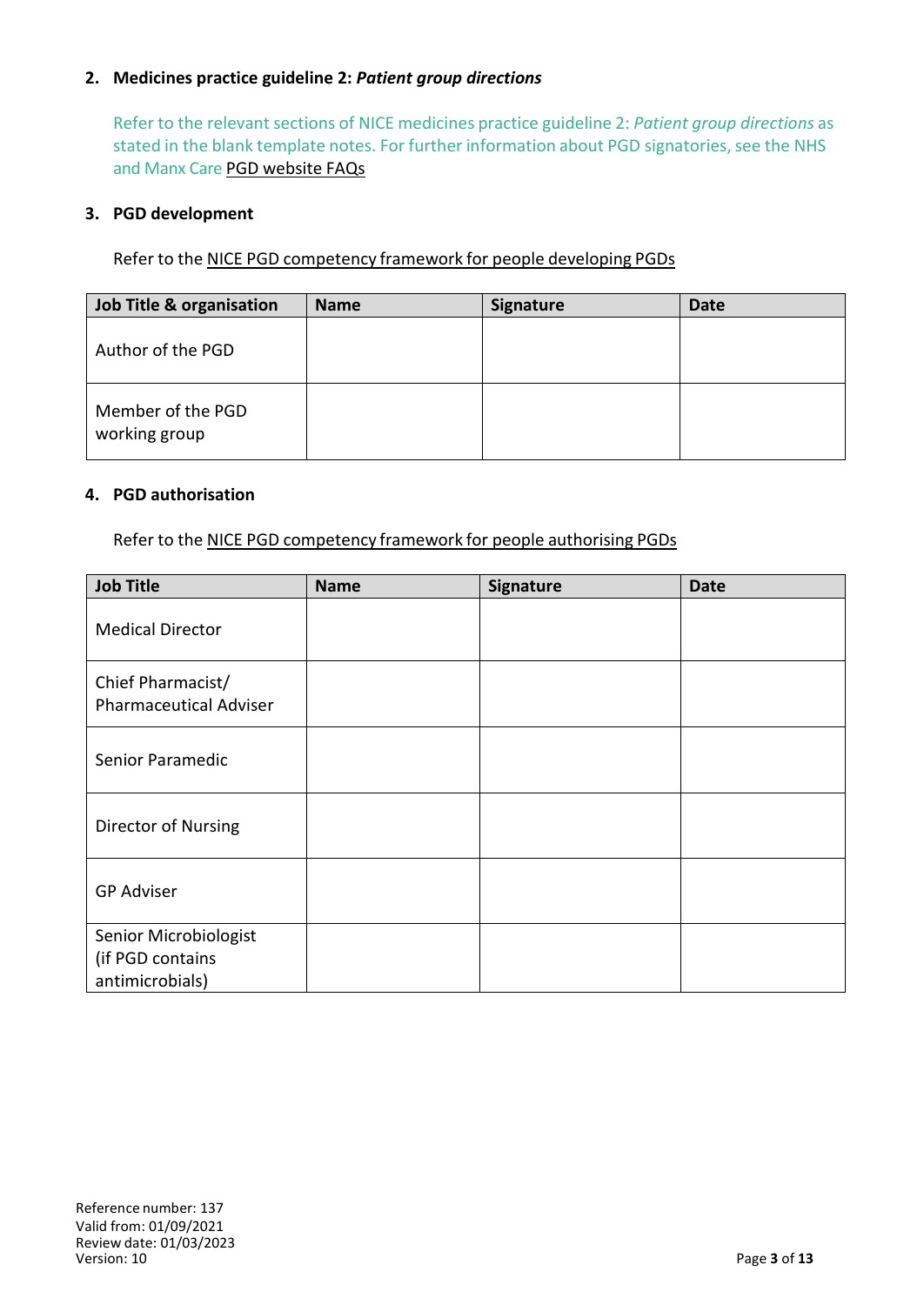# **5. PGD adoption by the provider**

Refer to the NICE PGD competency framework for people authorising PGDs

| Job title and<br>organisation | <b>Signature</b> | <b>Date</b> | Applicable or not<br>applicable to area |
|-------------------------------|------------------|-------------|-----------------------------------------|
|                               |                  |             |                                         |

#### **6. Training and competency of registered healthcare professionals, employed or contracted by the Manx Care, GP practice or Hospice**

Refer to the NICE PGD competency framework for health professionals using PGDs

|                                                        | Requirements of registered Healthcare professionals working under<br>the PGD                                                                                                                                                                                                                                                                                                                                                                                                                                                                                                                                                                                                                                                                                                   |
|--------------------------------------------------------|--------------------------------------------------------------------------------------------------------------------------------------------------------------------------------------------------------------------------------------------------------------------------------------------------------------------------------------------------------------------------------------------------------------------------------------------------------------------------------------------------------------------------------------------------------------------------------------------------------------------------------------------------------------------------------------------------------------------------------------------------------------------------------|
| <b>Qualifications and</b><br>professional registration | Registered healthcare professionals, working within or contracted by<br>the Manx Care, GP practice or Hospice who are permitted staff<br>groups outlined within the current PGD policy                                                                                                                                                                                                                                                                                                                                                                                                                                                                                                                                                                                         |
|                                                        | Additionally practitioners:<br>must be familiar with the vaccine product and alert to changes in<br>the Summary of Product Characteristics (SPC), Immunisation<br>Against Infectious Disease ('The Green Book'), and national and<br>local immunisation programmes<br>must have undertaken training appropriate to this PGD as<br>$\bullet$<br>required by local policy and in line with the National Minimum<br><b>Standards and Core Curriculum for Immunisation Training</b><br>must be competent to undertake immunisation and to discuss<br>issues related to immunisation<br>must be competent in the handling and storage of vaccines, and<br>٠<br>management of the 'cold chain'<br>must be competent in the recognition and management of<br>$\bullet$<br>anaphylaxis |
|                                                        | Practitioners must ensure they are up to date with relevant issues<br>and clinical skills relating to immunisation and management of<br>anaphylaxis, with evidence of appropriate Continued Professional<br>Development (CPD).                                                                                                                                                                                                                                                                                                                                                                                                                                                                                                                                                 |
| <b>Initial training</b>                                | Knowledge of current guidelines and the administration of the<br>$\bullet$<br>drug specified in this PGD/BNF and of the inclusion and exclusion<br>criteria<br>Training which enables the practitioner to make a clinical<br>$\bullet$<br>assessment to establish the need for the medication covered by<br>this PGD                                                                                                                                                                                                                                                                                                                                                                                                                                                           |
|                                                        | Local training in the use of PGD's                                                                                                                                                                                                                                                                                                                                                                                                                                                                                                                                                                                                                                                                                                                                             |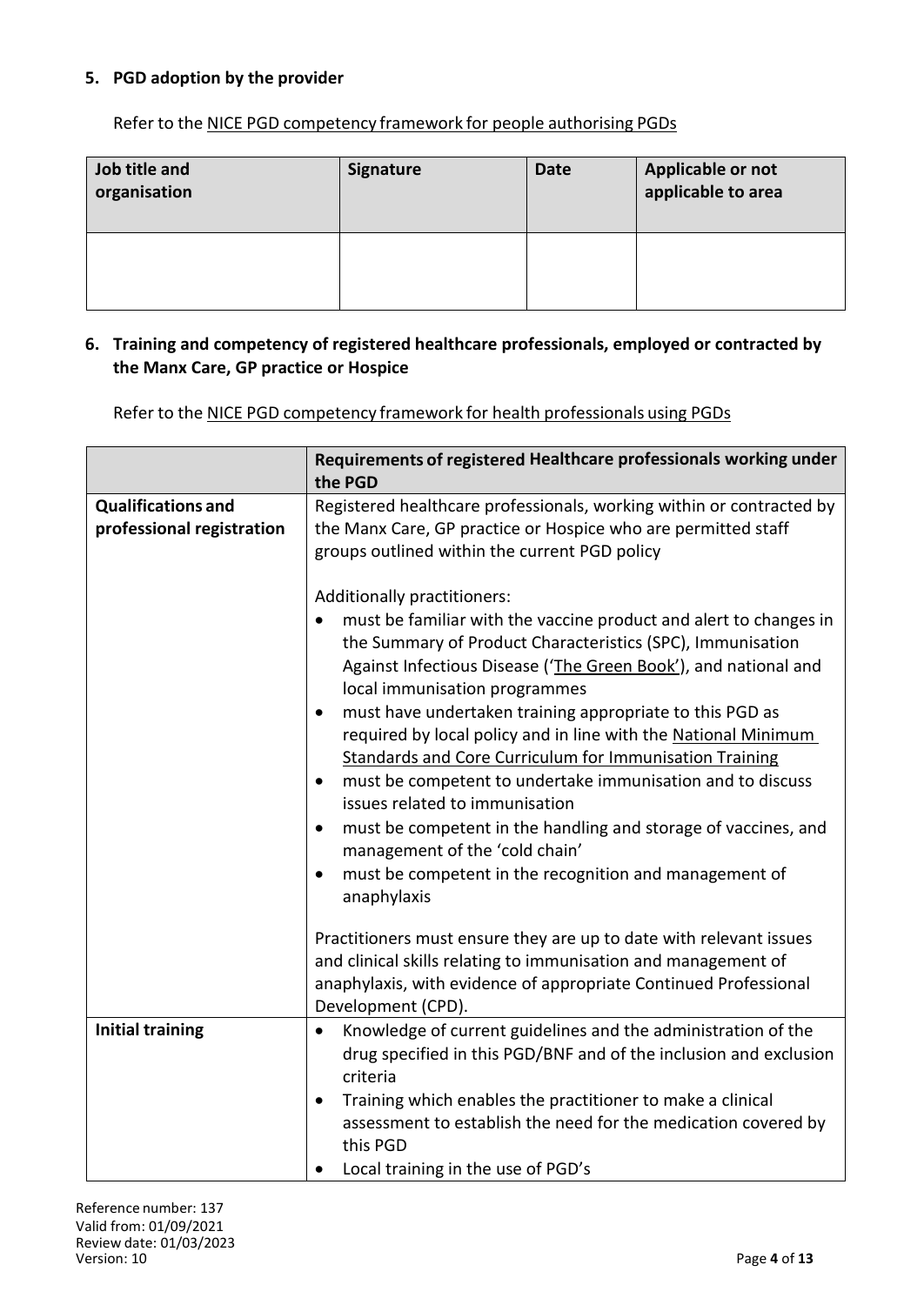| Competency<br>assessment           | Staff will be assessed on their knowledge of drugs and clinical<br>assessment as part the competency framework for registered health<br>professionals using PGD's                                                                                                                                                          |
|------------------------------------|----------------------------------------------------------------------------------------------------------------------------------------------------------------------------------------------------------------------------------------------------------------------------------------------------------------------------|
| Ongoing training and<br>competency | The registered health care professionals should make sure they are<br>aware of any changes to the recommendations for this medication;<br>it is the responsibility of the registered health care professionals to<br>keep up to date with continuing professional development. PGD<br>updates will be held every two years |

## **7. Clinical Conditions**

| <b>Clinical condition or</b><br>situation to which this<br><b>PGD applies</b> | Zostavax® is indicated for vaccination of adults who are eligible for<br>the national shingles immunisation programme for the prevention of<br>herpes zoster ('zoster' or shingles) and herpes zoster-related post-<br>herpetic neuralgia (PHN) in accordance with the recommendations<br>given in Chapter 28a of Immunisation Against Infectious Disease:<br>'The Green Book'                                                                                                                                                                                                                                                                                                                                                                                                                                                                                                                                                                                                                                                                                                                                                                                                                                                               |
|-------------------------------------------------------------------------------|----------------------------------------------------------------------------------------------------------------------------------------------------------------------------------------------------------------------------------------------------------------------------------------------------------------------------------------------------------------------------------------------------------------------------------------------------------------------------------------------------------------------------------------------------------------------------------------------------------------------------------------------------------------------------------------------------------------------------------------------------------------------------------------------------------------------------------------------------------------------------------------------------------------------------------------------------------------------------------------------------------------------------------------------------------------------------------------------------------------------------------------------------------------------------------------------------------------------------------------------|
| <b>Inclusion criteria</b>                                                     | Individuals who:<br>are aged 70 years (routine cohort)<br>• have existing eligibility for Zostavax® under the national<br>immunisation programme but remain unimmunised. Individuals<br>from 70 years of age remain eligible for shingles immunisation<br>until their 80th birthday.                                                                                                                                                                                                                                                                                                                                                                                                                                                                                                                                                                                                                                                                                                                                                                                                                                                                                                                                                         |
| Exclusion criteria <sup>1</sup><br>(continued)                                | Individuals for whom no valid consent has been received<br>Individuals who:<br>are under 70 years of age<br>• are 80 years of age or over, even if they were previously in an<br>eligible cohort<br>have had a confirmed anaphylactic reaction to a previous dose of<br>$\bullet$<br>varicella vaccine or to any component of Zostavax®, including<br>neomycin or gelatin<br>are suffering from acute severe febrile illness (the presence of a<br>$\bullet$<br>minor infection is not a contraindication for immunisation)<br>have active untreated tuberculosis<br>$\bullet$<br>have shingles infection with active lesions<br>$\bullet$<br>• have received systemic therapy in the last 48 hours with anti-<br>viral medicines known to be effective against varicella zoster<br>virus, such as aciclovir,<br>have received MMR vaccine in the preceding 4 weeks<br>$\bullet$<br>are within 14 days of commencement of immunosuppressive<br>$\bullet$<br>therapy<br>have a primary or acquired immunodeficiency state as defined in<br>$\bullet$<br>Chapter 28a as a contraindication to Zostavax® administration<br>are on immunosuppressive or immunomodulating therapy as<br>defined in Chapter 28a as a contraindication to Zostavax® |

 $<sup>1</sup>$  Exclusion under this PGD does not necessarily mean the medication is contraindicated, but it would be outside its</sup> remit and another form of authorisation will be required

 $\overline{a}$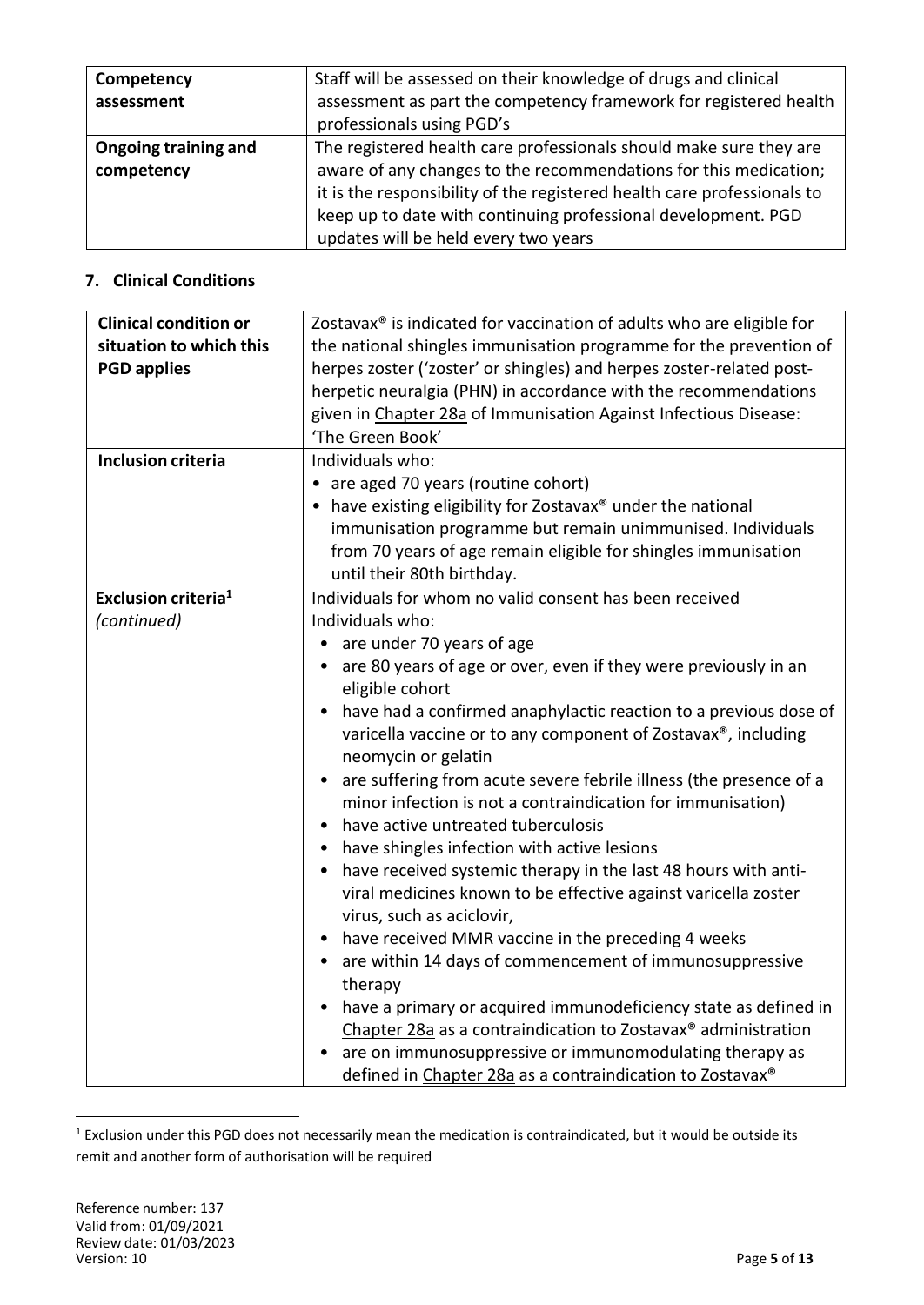| <b>Exclusion criteria<sup>2</sup></b> | administration                                                                    |  |  |  |
|---------------------------------------|-----------------------------------------------------------------------------------|--|--|--|
| (continued)                           |                                                                                   |  |  |  |
|                                       | Note: Zostavax <sup>®</sup> is not contraindicated for use in individuals who are |  |  |  |
|                                       | receiving topical or inhaled corticosteroids or corticosteroid                    |  |  |  |
|                                       | replacement therapy. Individuals with low levels of                               |  |  |  |
|                                       | immunosuppression can receive Zostavax®. If primary healthcare                    |  |  |  |
|                                       | professionals administering the vaccine have concerns about the                   |  |  |  |
|                                       | nature of therapies or the degree of immunosuppression, they                      |  |  |  |
|                                       | should contact the relevant specialist for advice. Specialist advice              |  |  |  |
|                                       | should also be considered for individuals on combination                          |  |  |  |
|                                       | immunosuppressive therapy.                                                        |  |  |  |
| <b>Cautions (including any</b>        | The decision to administer shingles vaccine to<br>$\bullet$                       |  |  |  |
| relevant action to be                 | immunosuppressed individuals should be based on a clinical risk                   |  |  |  |
| taken)                                | assessment. If the individual is under specialist care, and it is not             |  |  |  |
|                                       | possible to obtain full information on that individual's treatment                |  |  |  |
|                                       | history, then vaccination should not proceed until the advice of                  |  |  |  |
|                                       | the specialist or a local immunologist has been sought.                           |  |  |  |
|                                       | Individuals who have previously received immunosuppressive<br>٠                   |  |  |  |
|                                       | therapy should be carefully evaluated for the reconstitution of                   |  |  |  |
|                                       | the immune system prior to receiving Zostavax®.                                   |  |  |  |
|                                       | <b>Transmission</b>                                                               |  |  |  |
|                                       | There is a theoretical risk, in those who develop a rash following<br>٠           |  |  |  |
|                                       | Zostavax <sup>®</sup> vaccination, of transmitting the attenuated vaccine         |  |  |  |
|                                       | virus to a susceptible individual. This risk should be weighed                    |  |  |  |
|                                       | against the reduced risk of developing natural shingles and much                  |  |  |  |
|                                       | higher risk of transmission from the circulating wild type varicella              |  |  |  |
|                                       | zoster virus in the community.                                                    |  |  |  |
|                                       | As a precautionary measure, individuals who develop a vesicular<br>٠              |  |  |  |
|                                       | rash after receiving Zostavax® should ensure the rash area is kept                |  |  |  |
|                                       | covered when in contact with a susceptible (chicken pox naïve)                    |  |  |  |
|                                       | person until the rash is dry and crusted. If the individual with the              |  |  |  |
|                                       | vesicular rash are themselves immunosuppressed, they should                       |  |  |  |
|                                       | avoid contact with susceptible people until the rash is dry and                   |  |  |  |
|                                       | crusted, due to the higher risk of virus shedding. Prophylactic                   |  |  |  |
|                                       | aciclovir can be considered in vulnerable patients exposed to a                   |  |  |  |
|                                       | varicella like rash in a recent vaccinee.                                         |  |  |  |
|                                       | In the event of a person developing a varicella (widespread) or<br>٠              |  |  |  |
|                                       | shingles-like (dermatomal) rash post-Zostavax®, a vesicle fluid                   |  |  |  |
|                                       | sample should be sent for analysis, to confirm the diagnosis and                  |  |  |  |
|                                       | determine whether the rash is vaccine-associated or wild-type.                    |  |  |  |
|                                       | See Chapter 28a for more details.                                                 |  |  |  |
| <b>Arrangements for referral</b>      | Patient should be referred to a more experienced clinical practitioner            |  |  |  |
| for medical advice                    | for further assessment                                                            |  |  |  |

 $\overline{a}$ 

 $^2$  Exclusion under this PGD does not necessarily mean the medication is contraindicated, but it would be outside its remit and another form of authorisation will be required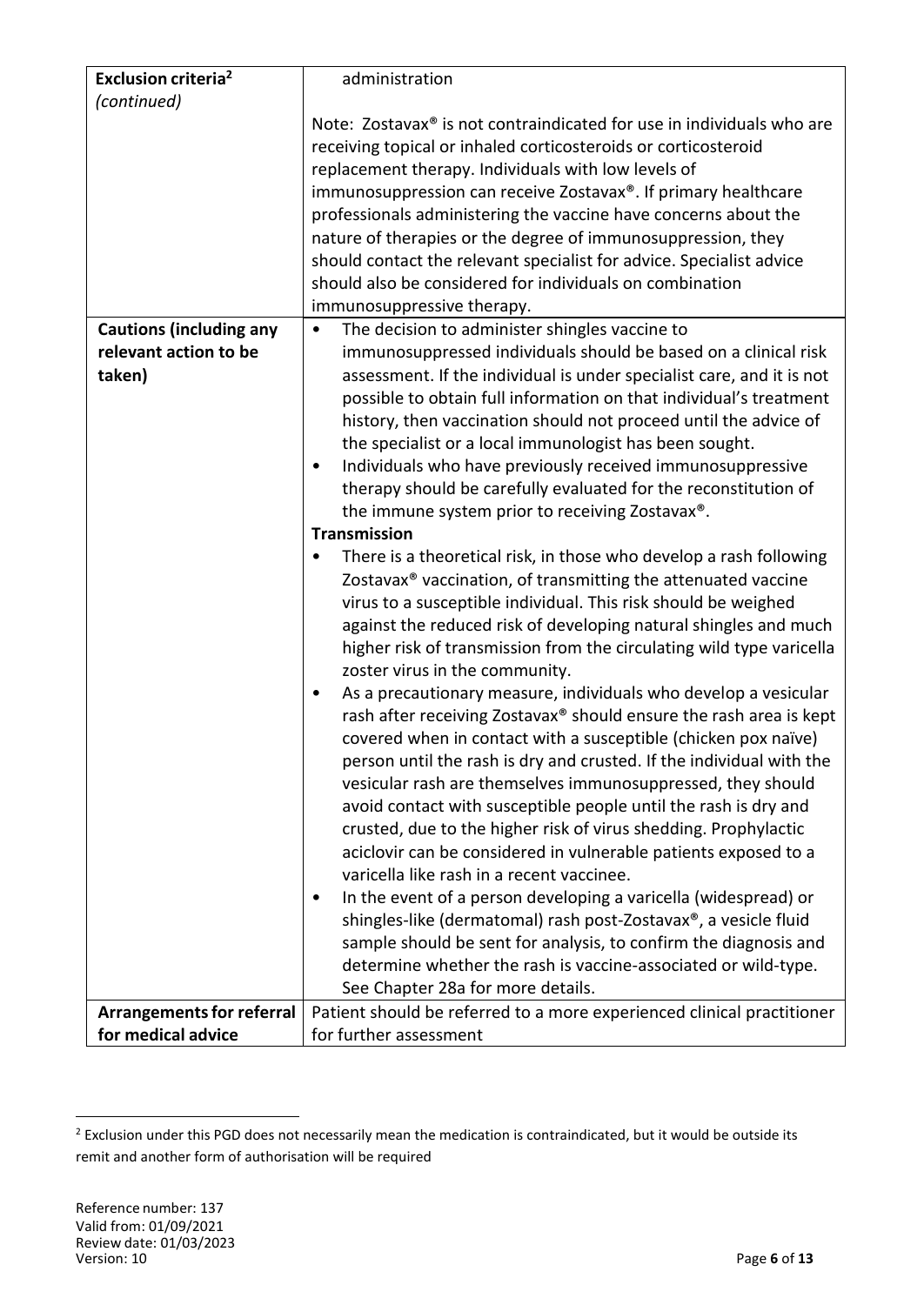| Action to be taken if | $\bullet$ | Individuals who are not of eligible age for the national shingles                            |
|-----------------------|-----------|----------------------------------------------------------------------------------------------|
| patient excluded      |           | immunisation programme should be advised when they will                                      |
| (continued)           |           | become eligible or why they are not eligible for immunisation                                |
|                       |           | For individuals who have had a confirmed anaphylactic reaction                               |
|                       |           | to a previous dose of varicella vaccine or to any component of                               |
|                       |           | Zostavax <sup>®</sup> there is as an alternative inactivated vaccine Shingrix <sup>®</sup> . |
|                       |           | However, supply of Shingrix® is currently, at the time of writing,                           |
|                       |           | limited such that under the national shingles vaccination                                    |
|                       |           | programme it is only recommended to be offered to                                            |
|                       |           | immunosuppressed individuals (see Chapter 28a for current                                    |
|                       |           | recommendations)                                                                             |
|                       |           | Individuals suffering acute severe febrile illness should postpone                           |
|                       |           | immunisation until they have recovered                                                       |
|                       |           | Individuals with untreated tuberculosis should postpone                                      |
|                       |           | immunisation until their tuberculosis has been treated                                       |
|                       |           | Zostavax® is not recommended for the treatment of shingles                                   |
|                       |           | Individuals who have shingles should wait until symptoms have                                |
|                       |           | ceased before being considered for shingles immunisation. The                                |
|                       |           | natural boosting that occurs following an episode of shingles,                               |
|                       |           | however, makes the benefit of offering Zostavax® immediately                                 |
|                       |           | following recovery unclear                                                                   |
|                       | $\bullet$ | Individuals who have received systemic anti-viral medicines                                  |
|                       |           | known to be effective against varicella zoster virus, such as                                |
|                       |           | aciclovir, should postpone Zostavax® vaccination until at least 48                           |
|                       |           | hours after cessation of treatment, as these medicines may                                   |
|                       |           | reduce the response to the vaccine. The use of topical aciclovir is                          |
|                       |           | not a contraindication to vaccination                                                        |
|                       |           | Individuals who have received MMR vaccine should postpone                                    |
|                       |           | Zostavax <sup>®</sup> administration until a four-week minimum interval                      |
|                       |           | period has been observed                                                                     |
|                       |           | Individuals within 14 days of commencement of                                                |
|                       |           | immunosuppressive therapy are not currently, at the time of                                  |
|                       |           | writing, eligible for pre-treatment vaccination with Shingrix®.                              |
|                       |           | Supply of Shingrix® is currently, at the time of writing, limited and                        |
|                       |           | so vaccine supplied via the national programme should not be                                 |
|                       |           | used for this indication. Eligible individuals who have not                                  |
|                       |           | received Zostavax <sup>®</sup> are recommended to receive a single dose of                   |
|                       |           | vaccine at the earliest opportunity and at least 14 days before                              |
|                       |           | starting immunosuppressive therapy, although leaving one                                     |
|                       |           | month would be preferable if a delay is possible (see Chapter 28a                            |
|                       |           | for current recommendations)                                                                 |
|                       |           | Immunosuppressed individuals who are eligible for shingles                                   |
|                       |           | vaccination but who are contraindicated to the receipt of the live                           |
|                       |           | vaccine Zostavax®, in accordance with Chapter 28a should be                                  |
|                       |           | offered Shingrix® instead (see PHE Shingrix PGD). If there is any                            |
|                       |           | doubt, individual patients should be discussed with their                                    |
|                       |           | specialist                                                                                   |
|                       |           |                                                                                              |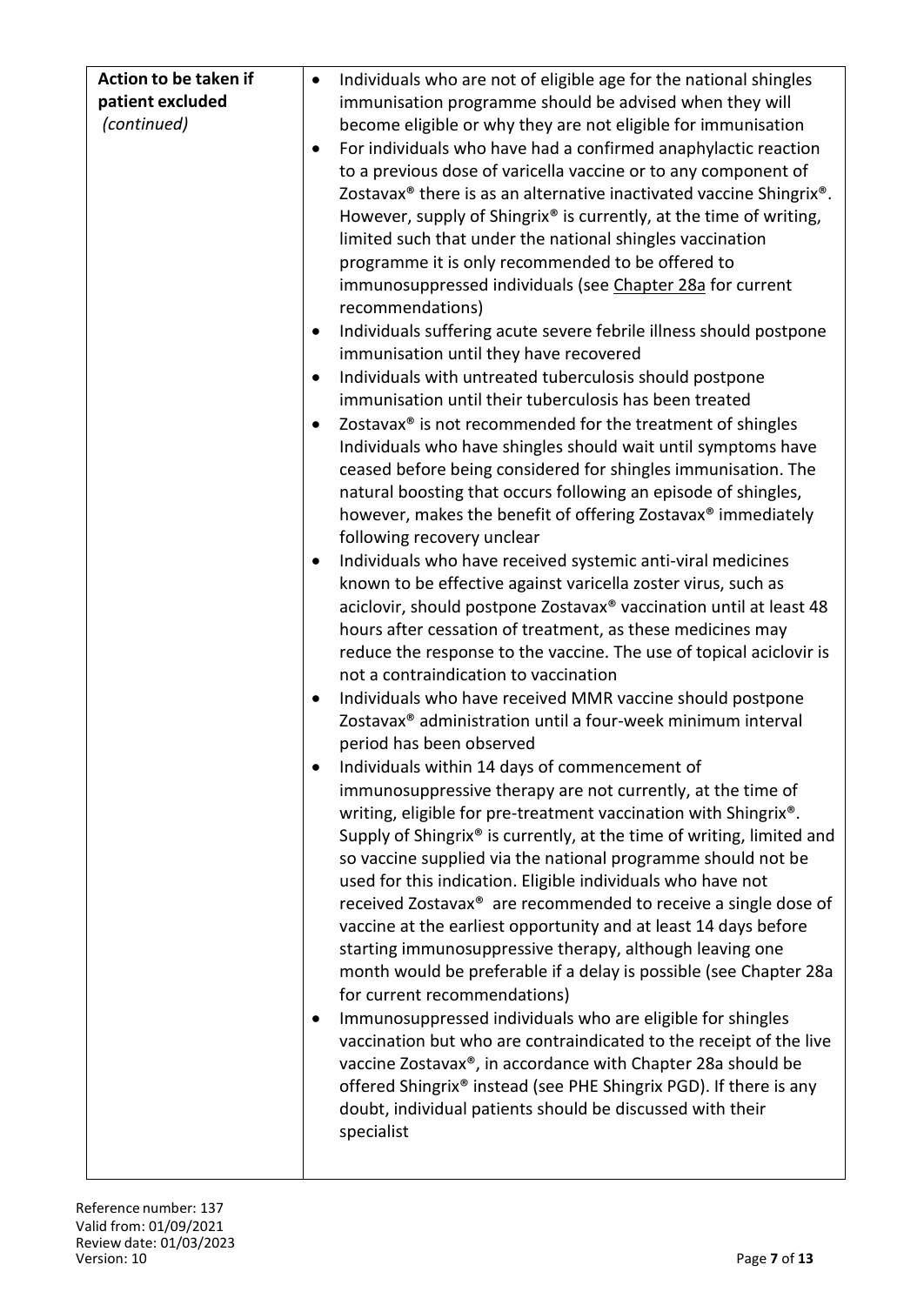| Action to be taken if<br>patient excluded<br>(continued) | $\bullet$              | The risk to the individual of not being vaccinated must be taken<br>into account<br>When administration is postponed arrange a future date for<br>vaccination as appropriate, with due consideration of the<br>individual's age to ensure they will meet the inclusion criteria for<br>immunisation. If vaccination cannot be given before the<br>individual is 80 years old explain why vaccination will no longer<br>be indicated<br>Document the reason for exclusion and any action taken in<br>individual's clinical records             |
|----------------------------------------------------------|------------------------|-----------------------------------------------------------------------------------------------------------------------------------------------------------------------------------------------------------------------------------------------------------------------------------------------------------------------------------------------------------------------------------------------------------------------------------------------------------------------------------------------------------------------------------------------|
|                                                          |                        | Inform or refer to the GP or a prescriber as appropriate                                                                                                                                                                                                                                                                                                                                                                                                                                                                                      |
| Action to be taken if patient<br>declines treatment      | $\bullet$<br>$\bullet$ | A verbal explanation should be given to the patient on: the need for<br>the medication and any possible effects or potential risks which may<br>occur as a result of refusing treatment<br>This information must be documented in the patients' health records<br>Any patient who declines care must have demonstrated capacity to do<br><b>SO</b><br>Where appropriate care should be escalated<br>Informed consent, from the individual or a person legally able to act on<br>the person's behalf, must be obtained for each administration |

#### **8. Details of the medicine**

| Name, form and strength of<br>medicine      | Zostavax®, shingles (herpes zoster, live) vaccine, powder and solvent for<br>suspension for injection.                                                                                                                                                                                                                                                                                                                                                                                                                                                                                                                                                              |
|---------------------------------------------|---------------------------------------------------------------------------------------------------------------------------------------------------------------------------------------------------------------------------------------------------------------------------------------------------------------------------------------------------------------------------------------------------------------------------------------------------------------------------------------------------------------------------------------------------------------------------------------------------------------------------------------------------------------------|
|                                             | After reconstitution, Zostavax® Iyophilised suspension (0.65ml) contains<br>shingles (herpes zoster) vaccine, consisting of live attenuated virus derived<br>from varicella zoster virus.                                                                                                                                                                                                                                                                                                                                                                                                                                                                           |
| Legal category                              | Prescription only medicine (POM)                                                                                                                                                                                                                                                                                                                                                                                                                                                                                                                                                                                                                                    |
| Black triangle $\blacktriangledown$         | Yes                                                                                                                                                                                                                                                                                                                                                                                                                                                                                                                                                                                                                                                                 |
| Indicate any off-label use (if<br>relevant) | Vaccine should be stored according to the conditions detailed in the<br>$\bullet$<br>Storage section below. However, in the event of an inadvertent or<br>unavoidable deviation of these conditions refer to PHE Vaccine<br>Incident Guidance. Where vaccine is assessed in accordance with<br>these guidelines as appropriate for continued use this would<br>constitute off-label administration under this PGD<br>Where a vaccine is recommended off-label consider, as part of the<br>consent process, informing the individual/carer that the vaccine is<br>being offered in accordance with national guidance but that this is<br>outside the product licence |
| Route/method of                             | Following reconstitution, Zostavax <sup>®</sup> is given as a single dose by<br>$\bullet$                                                                                                                                                                                                                                                                                                                                                                                                                                                                                                                                                                           |
| administration                              | intramuscular or subcutaneous injection, preferably in the deltoid                                                                                                                                                                                                                                                                                                                                                                                                                                                                                                                                                                                                  |
| (continued)                                 | region of the upper arm. Intramuscular administration is preferred as<br>injection-site adverse reactions were significantly less frequent in<br>those who received the vaccine via this route.                                                                                                                                                                                                                                                                                                                                                                                                                                                                     |
|                                             | For individuals with a bleeding disorder, Zostavax® should be given by<br>$\bullet$                                                                                                                                                                                                                                                                                                                                                                                                                                                                                                                                                                                 |
|                                             | deep subcutaneous injection to reduce the risk of bleeding.                                                                                                                                                                                                                                                                                                                                                                                                                                                                                                                                                                                                         |
|                                             | Zostavax® should NOT be injected intravascularly.<br>$\bullet$                                                                                                                                                                                                                                                                                                                                                                                                                                                                                                                                                                                                      |
|                                             | When administering at the same time as other vaccines care should be<br>$\bullet$<br>taken to ensure that the appropriate route of injection is used for all                                                                                                                                                                                                                                                                                                                                                                                                                                                                                                        |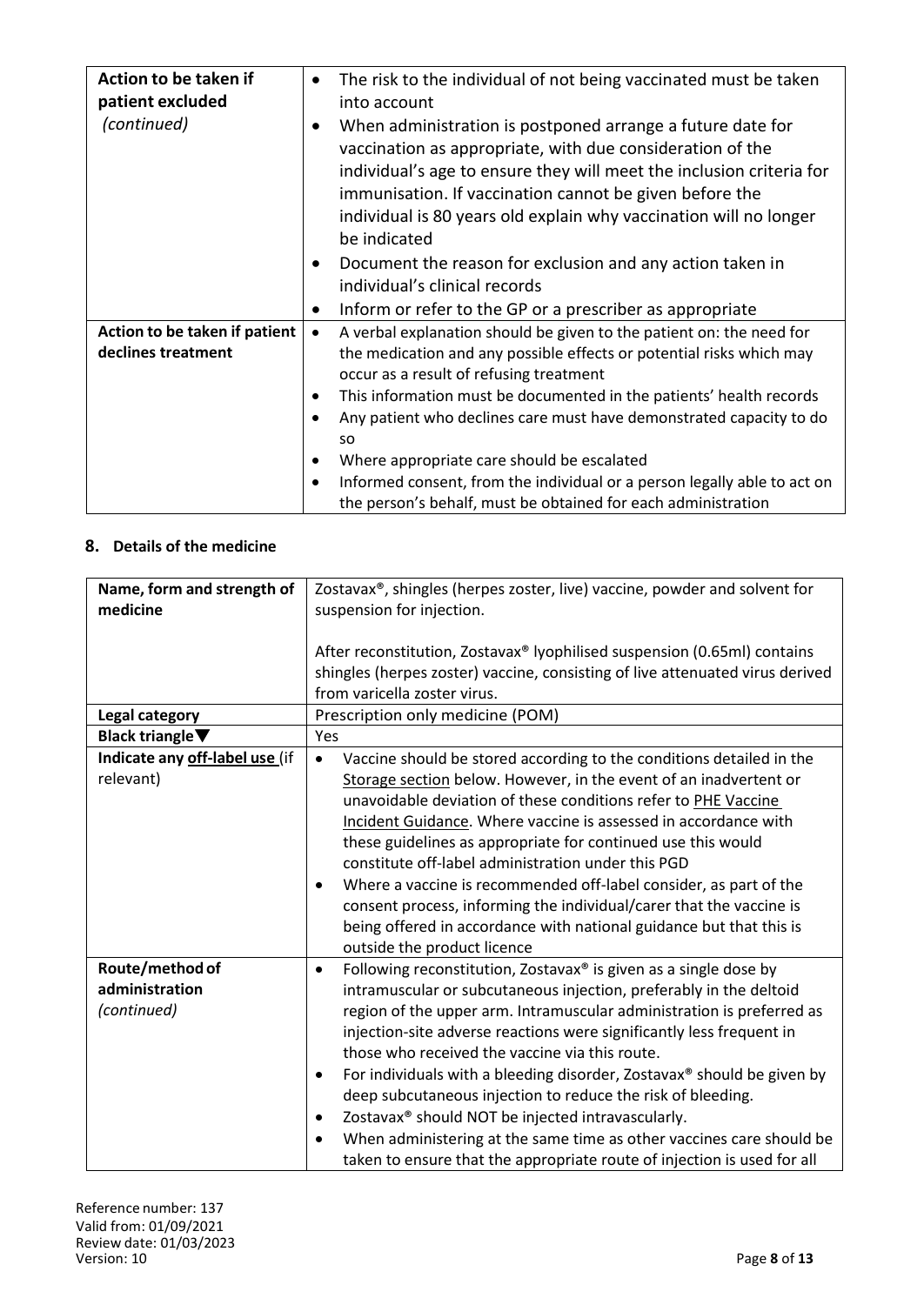| Route/method of           | the vaccinations.                                                                                                  |
|---------------------------|--------------------------------------------------------------------------------------------------------------------|
| administration            | The vaccines should be given at separate sites, preferably in different<br>$\bullet$                               |
| (continued)               | limbs. If given in the same limb, they should be given at least 2.5cm                                              |
|                           | apart. The site at which each vaccine was given should be noted in the<br>individual's records.                    |
|                           | It is recommended that the vaccine be administered immediately after<br>$\bullet$                                  |
|                           | reconstitution, to minimise loss of potency. Discard reconstituted                                                 |
|                           | vaccine if it is not used within 30 minutes.                                                                       |
|                           | Avoid contact with disinfectants.<br>$\bullet$                                                                     |
|                           | When reconstituted, Zostavax® is a semi-hazy to translucent, off-white<br>$\bullet$                                |
|                           | to pale yellow liquid. Discard the vaccine if there is any foreign                                                 |
|                           | particulate matter present or the appearance of the reconstituted                                                  |
|                           | vaccine differs from this description.<br>The SPC for the vaccine provides further guidance on reconstitution<br>٠ |
|                           | and administration.                                                                                                |
| Dose and frequency        | Single dose of 0.65ml of reconstituted Zostavax®                                                                   |
| <b>Quantity to be</b>     | Single 0.65ml dose of reconstituted Zostavax®                                                                      |
| administered              |                                                                                                                    |
| <b>Maximum or minimum</b> | Single dose                                                                                                        |
| treatment period          | Store between +2°C to +8°C.                                                                                        |
| <b>Storage</b>            | $\bullet$                                                                                                          |
|                           | Store in original packaging in order to protect from light.<br>٠<br>Do not freeze.<br>$\bullet$                    |
|                           | Avoid contact with disinfectants.<br>٠                                                                             |
|                           | After reconstitution the vaccine should be used immediately.<br>$\bullet$                                          |
|                           | However, the in-use stability has been demonstrated for 30                                                         |
|                           | minutes when stored at +20°C to +25°C.                                                                             |
|                           | In the event of an inadvertent or unavoidable deviation of these<br>$\bullet$                                      |
|                           | conditions, vaccine that has been stored outside the conditions                                                    |
|                           | stated above should be quarantined and risk assessed for                                                           |
|                           | suitability of continued off-label use or appropriate disposal.                                                    |
|                           | Refer to PHE Vaccine Incident Guidance.                                                                            |
| <b>Adverse effects</b>    | The most common adverse reactions observed after administration                                                    |
| (continued)               | of Zostavax <sup>®</sup> are:                                                                                      |
|                           | injection site reactions including:                                                                                |
|                           | redness<br>$\bullet$                                                                                               |
|                           | swelling<br>٠                                                                                                      |
|                           | pain<br>itching                                                                                                    |
|                           |                                                                                                                    |
|                           | Other relatively common reactions include:                                                                         |
|                           | <b>Bruising</b><br>٠                                                                                               |
|                           | hardening (induration)<br>$\bullet$                                                                                |
|                           | warmth at the injection site                                                                                       |
|                           | headache<br>$\bullet$                                                                                              |
|                           | pain in the relevant limb                                                                                          |
|                           | Very rarely a varicella (chickenpox) - like illness has been. In the                                               |
|                           | event of a person developing a varicella (widespread) or shingles-                                                 |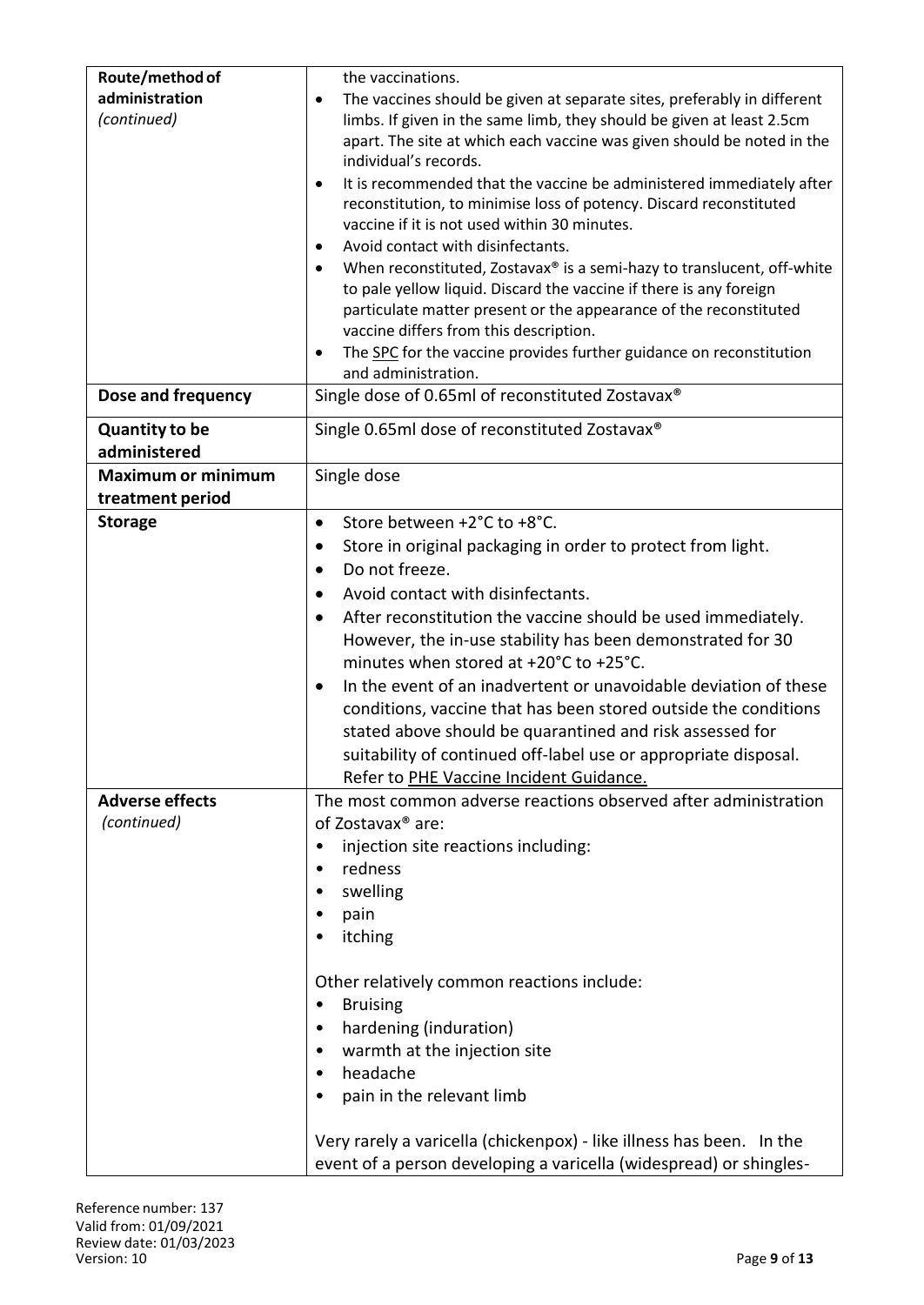| <b>Adverse effects</b><br>(continued) | like (dermatomal) rash post-Zostavax <sup>®</sup> vaccination, a vesicle fluid<br>sample should be sent for analysis, to confirm the diagnosis and<br>determine whether the rash is vaccine-associated or wild-type (see<br>Chapter 28a).                                                                                                                                                                                                                                                                                  |
|---------------------------------------|----------------------------------------------------------------------------------------------------------------------------------------------------------------------------------------------------------------------------------------------------------------------------------------------------------------------------------------------------------------------------------------------------------------------------------------------------------------------------------------------------------------------------|
|                                       | A detailed list of adverse reactions is available in the SPC<br>As with all vaccines, healthcare professionals and individuals/carers<br>are encouraged to report suspected adverse reactions to the<br>Medicines and Healthcare products Regulatory Agency (MHRA)<br>using the Yellow Card reporting scheme or search for MHRA Yellow<br>Card in the Google Play or Apple App Store.<br>Any adverse reaction to the vaccine should be documented in the<br>individual's record and the individual's GP should be informed |
| Records to be kept                    | The administration of any medication given under a PGD must<br>be recorded within the patients' medical records<br>Please see Appendix C for more details.                                                                                                                                                                                                                                                                                                                                                                 |

# **9. Patient information**

| Verbal/Written<br>information to be given to<br>patient or carer | Verbal information must be given to patients and or carers for all<br>$\bullet$<br>medication being administered under a PGD<br>Where medication is being supplied under a PGD, written<br>٠<br>patient information leaflet must also be supplied<br>A patient information leaflet is available on request                                                                                                                                                                                                                                              |
|------------------------------------------------------------------|---------------------------------------------------------------------------------------------------------------------------------------------------------------------------------------------------------------------------------------------------------------------------------------------------------------------------------------------------------------------------------------------------------------------------------------------------------------------------------------------------------------------------------------------------------|
| Follow-up advice to be<br>given to patient or carer              | Inform the individual/carer of possible side effects and their<br>$\bullet$<br>management.<br>Give advice regarding normal reaction to the injection, for<br>$\bullet$<br>example redness and pain at the injection site.<br>The individual/carer should be advised to seek medical advice in<br>$\bullet$<br>the event of a severe adverse reaction.<br>Individuals should be advised to seek medical attention if they<br>$\bullet$<br>develop a varicella (widespread) or shingles-like (dermatomal)<br>rash post-Zostavax <sup>®</sup> vaccination. |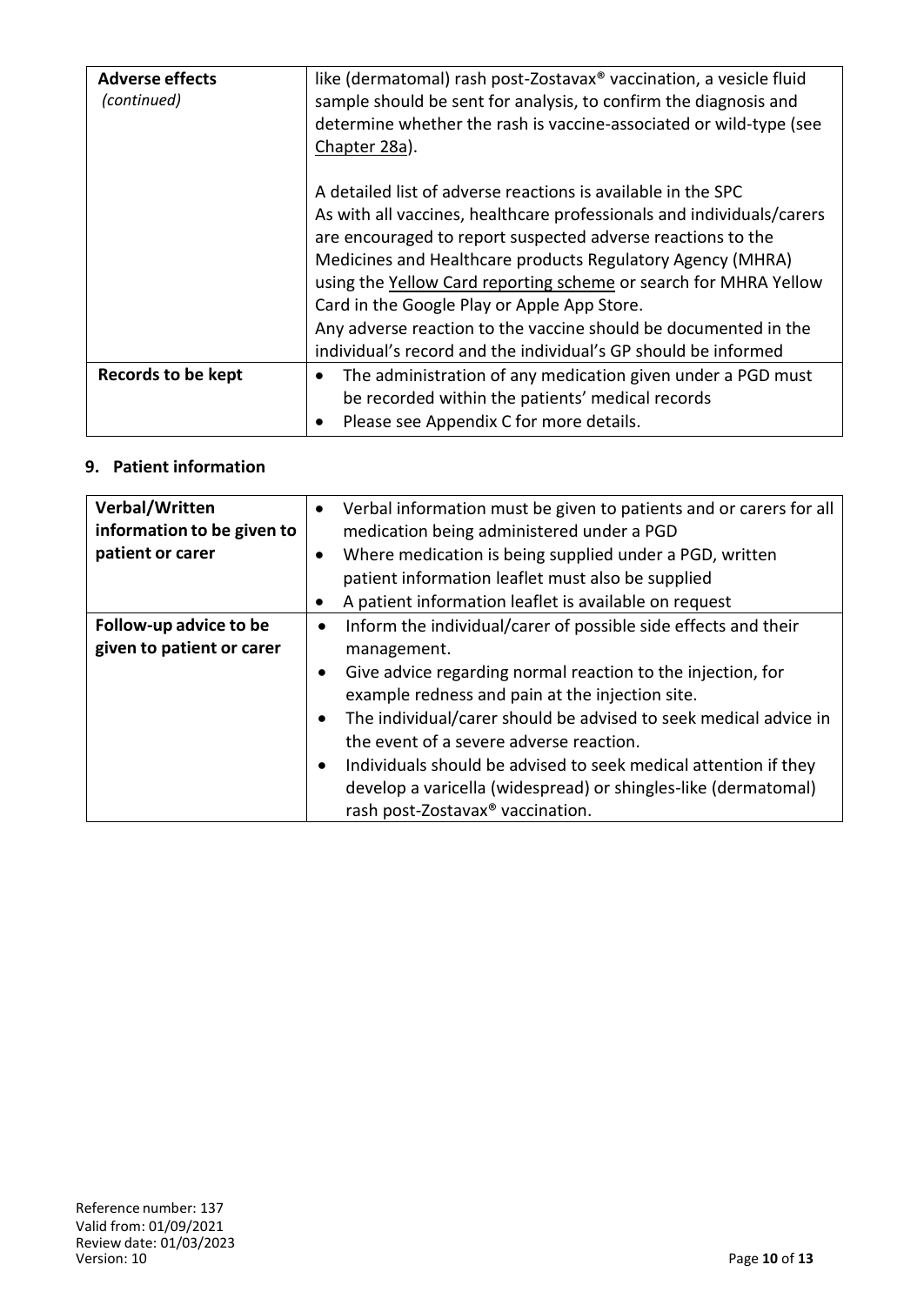## **10. Appendix A**

#### **References**

- 1. British National Formulary (BNF) available online: https://bnf.nice.org.uk
- 2. Nursing and Midwifery (2018) "The code" available online: https://www.nmc.org.uk
- 3. Current Health Care Professions Council standards of practice
- 4. General Pharmaceutical Council standards
- 5. The General Optical Council
- 6. Electronic medicines compendium available online: https://www.medicines.org.uk

#### **Shingles**

- Zostavax® Summary of Product Characteristics. MSD Ltd. Updated 8 May 2021. https://www.medicines.org.uk/emc/product/6101
- Immunisation Against Infectious Disease: The Green Book, Chapter 28a. Updated 23 August 2021. https://www.gov.uk/government/collections/immunisation-against-infectious-diseasethe-green-book
- Shingles: Guidance and Vaccination Programme. Updated 18 August 2021. https://www.gov.uk/government/collections/shingles-vaccination-programme
- Shingles vaccination: Guidance for healthcare professionals. Public Health England. Published March 2018. https://www.gov.uk/government/publications/shingles-vaccination-guidancefor-healthcare-professionals

#### **General**

- Health Technical Memorandum 07-01: Safe Management of Healthcare Waste. Department of Health. 20 March 2013. https://www.gov.uk/government/publications/guidance-on-thesafe-management-of-healthcare-waste
- National Minimum Standards and Core Curriculum for Immunisation Training. Published February 2018. https://www.gov.uk/government/publications/national-minimum-standardsand-core-curriculum-for-immunisation-training-for-registered-healthcare-practitioners
- NICE Medicines Practice Guideline 2 (MPG2): Patient Group Directions. Published March 2017. https://www.nice.org.uk/guidance/mpg2
- NICE MPG2 Patient group directions: competency framework for health professionals using patient group directions. Updated March 2017. https://www.nice.org.uk/guidance/mpg2/resources
- PHE Immunisation Collection. https://www.gov.uk/government/collections/immunisation
- PHE Vaccine Incident Guidance. https://www.gov.uk/government/publications/vaccineincident-guidance-responding-to-vaccine-errors

# **11. Appendix B**

#### **Health professionals agreed to practice**

- Each registered healthcare professional will hold their own Competency framework which will be signed and agreed by their mentor
- A mentor is defined within the Manx Care policy as any ward/area managers, sisters, senior nurses, GPs, pharmacists or senior paramedics who has completed the PGD training themselves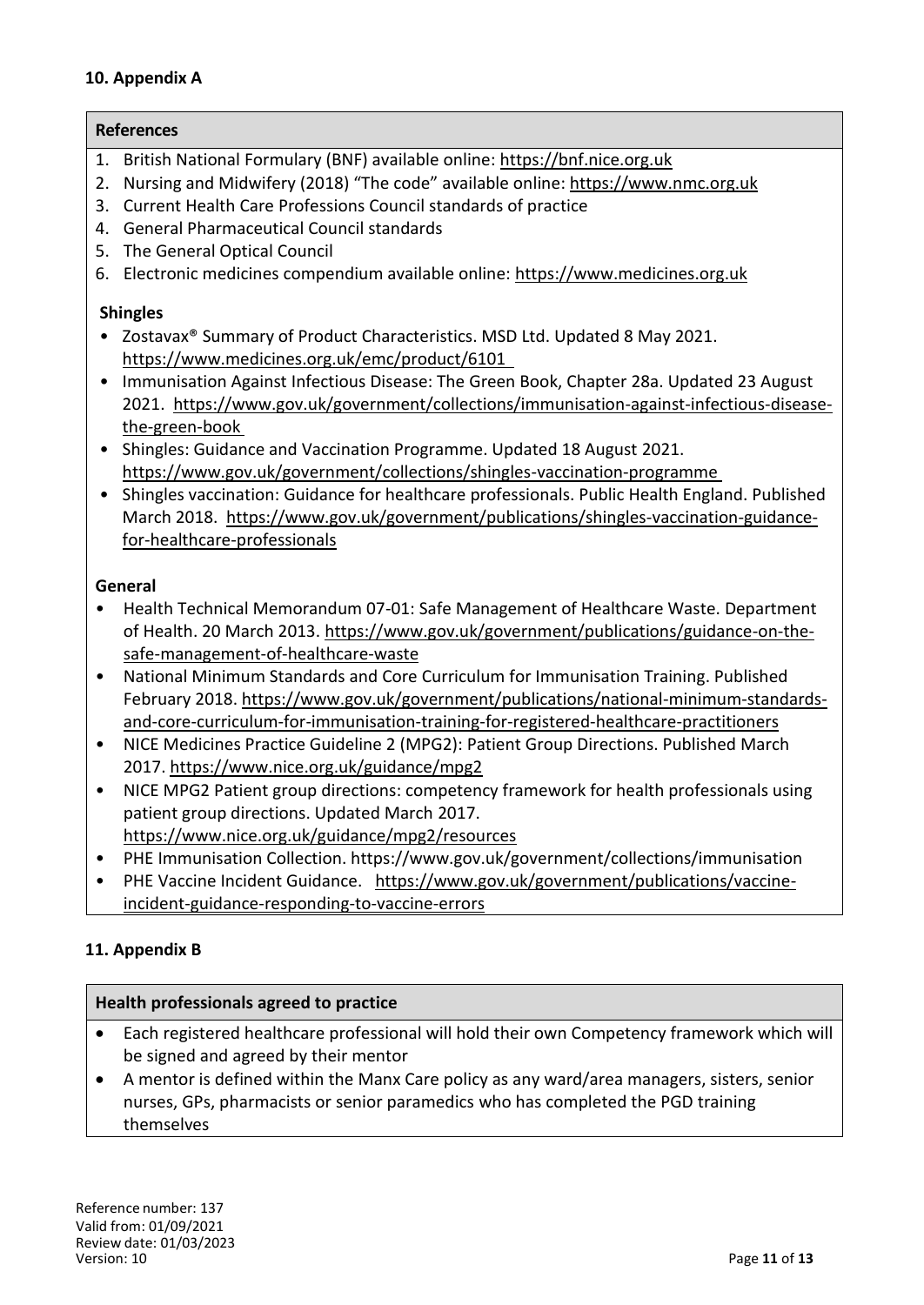# **12. Appendix C**

| <b>Special</b>  | Ensure there is immediate access to adrenaline (epinephrine) 1 in<br>٠            |
|-----------------|-----------------------------------------------------------------------------------|
| considerations/ | 1000 injection and easy access to a telephone at the time of                      |
| additional      | vaccination.                                                                      |
| information     | The risk and severity of shingles is much higher in<br>٠                          |
|                 | immunosuppressed individuals so ideally those eligible should                     |
|                 |                                                                                   |
|                 | receive Zostavax® preferably one month and at least 14 days                       |
|                 | before commencing immunosuppressive therapy.                                      |
|                 | An inactivated shingles vaccine, Shingrix®, is now available.<br>٠                |
|                 | However, supply of Shingrix® is currently, at the time of writing,                |
|                 | limited such that under the national shingles vaccination                         |
|                 | programme it is only recommended to be offered to                                 |
|                 | immunosuppressed individuals contraindicated to the live vaccine.                 |
|                 | Inactivated shingles vaccine cannot be administered under this                    |
|                 | PGD (see PHE Shingrix PGD) and current national guidance should                   |
|                 |                                                                                   |
|                 | be referred to (see Chapter 28a for current recommendations).                     |
|                 | All immunosuppressed individuals who are inadvertently                            |
|                 | administered Zostavax® require urgent assessment and may need                     |
|                 | to receive prophylactic aciclovir. Immunosuppressed individuals                   |
|                 | who develop a varicella rash following inadvertent vaccination                    |
|                 | should be urgently assessed and offered prompt treatment with IV                  |
|                 | high-dose aciclovir, give the risks and severity of disseminated                  |
|                 | zoster.                                                                           |
|                 | Zostavax <sup>®</sup> can be given at the same time as inactivated influenza<br>٠ |
|                 | vaccine.                                                                          |
|                 | Zostavax <sup>®</sup> vaccine can also be given at the same time as 23-valent     |
|                 | pneumococcal polysaccharide vaccine for those who are eligible                    |
|                 | for both vaccines.                                                                |
|                 |                                                                                   |
|                 | In the rare event that MMR vaccine is indicated in this age group it<br>٠         |
|                 | should be administered on the same day, or a four-week minimum                    |
|                 | interval period should be observed. Other live vaccines can be                    |
|                 | administered at any time before or after Zostavax®.                               |
|                 | Immunisation with Zostavax® should ideally be delayed for seven                   |
|                 | days after COVID-19 vaccination and vice versa. Neither vaccine                   |
|                 | has been tested for routine co-administration; there may be a                     |
|                 | reduced response to Zostavax®. Where individuals attend                           |
|                 | requiring both vaccines, however, and require rapid protection or                 |
|                 | are considered likely to be lost to follow up, co-administration                  |
|                 | may still be considered                                                           |
|                 | There is no data on concomitant use with anti-viral medications<br>٠              |
|                 |                                                                                   |
|                 | known to be effective against varicella zoster virus but it is likely             |
|                 | that these will reduce the response to Zostavax <sup>®</sup> - see Criteria for   |
|                 | exclusion.                                                                        |
|                 | See Chapter 28a for more details.                                                 |